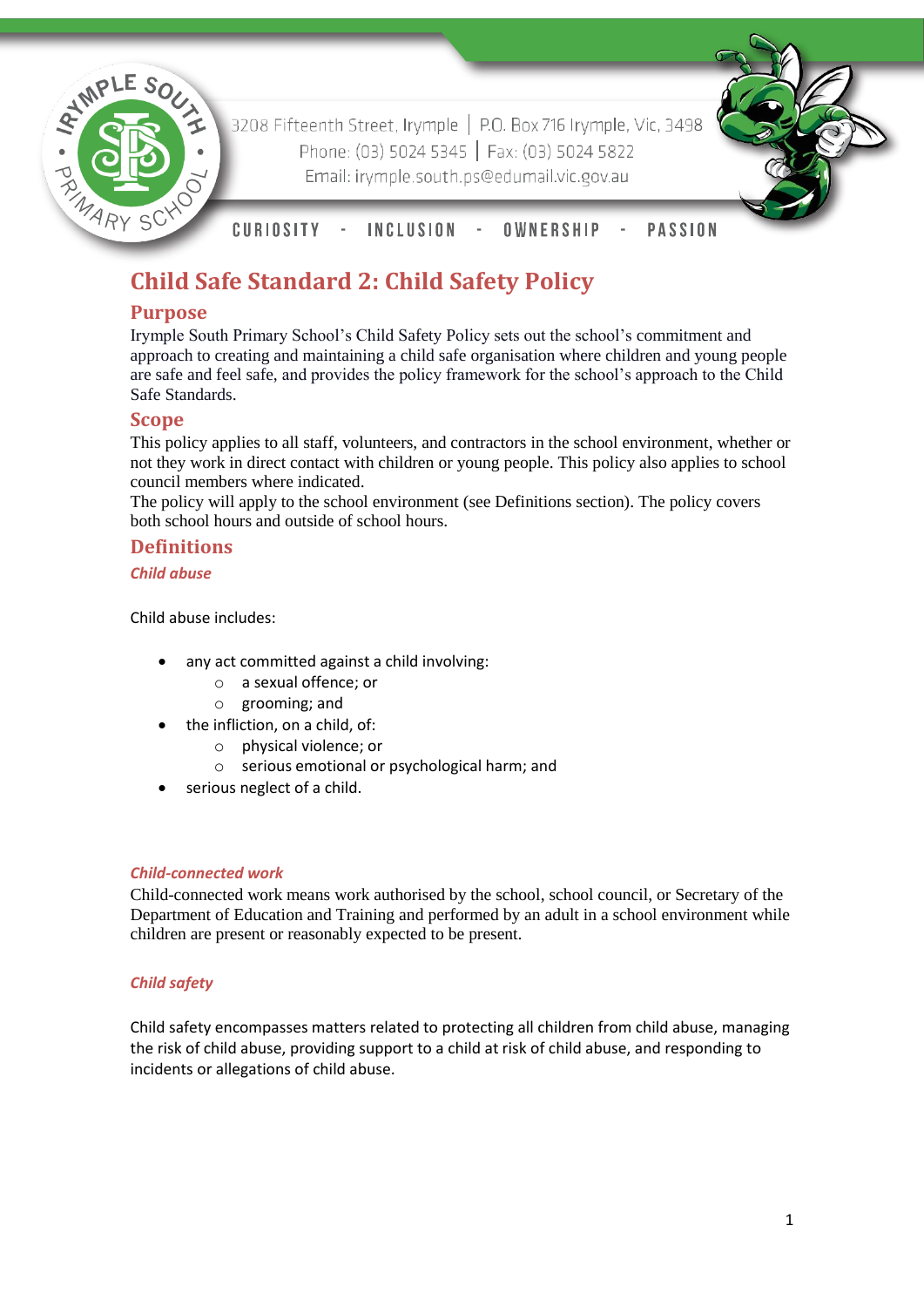#### *School environment*

School environment means any physical or virtual place made available or authorised by the school for use by a child during or outside school hours, including:

- a campus of the school;
- online school environments (including email and intranet systems); and
- other locations provided by the school for a child's use (including, without limitation, locations used for school camps, sporting events, excursions, competitions, homestays, and other school activities or events)

#### *School staff*

School staff means an individual working in a school environment who is:

- employed by the Department of Education and Training;
- directly engaged or employed by a school council; or
- a volunteer or a contracted service provider (whether or not a body corporate or any other person is an intermediary).

# **STATEMENT OF COMMITMENT TO CHILD SAFETY AND CHILD SAFETY PRINCIPLES**

Irymple South Primary School is committed to the safety and wellbeing of all children and young people. This will be the primary focus of our care and decision-making.

Irymple South Primary School has zero tolerance for child abuse.

We are committed to providing a child safe environment where children and young people are safe and feel safe, and their voices are heard about decisions that affect their lives. Our child safe policies, procedures, strategies and practices will be inclusive of the needs of all children, particularly Aboriginal and Torres Strait Islander children, children from culturally and linguistically diverse backgrounds, children with disabilities, and children who are vulnerable.

Every person involved in Irymple South Primary School has a responsibility to understand the important and specific role they play individually and collectively to ensure that the wellbeing and safety of all children and young people is at the forefront of all they do and every decision they make.

## **Child safety principles**

In its planning, decision-making and operations, Irymple South will:

- 1. Take a preventative, proactive and participatory approach to child safety;
- 2. Value and empower children to participate in decisions which affect their lives;
- 3. Foster a culture of openness that supports all persons to safely disclose risks of harm to children;
- 4. Respect diversity in cultures and child rearing practices while keeping child safety paramount;
- 5. Provide written guidance on appropriate conduct and behaviour towards children;
- 6. Engage only the most suitable people to work with children and have high quality staff and volunteer supervision and professional development;
- 7. Ensure children know who to talk with if they are worried or are feeling unsafe, and that they are comfortable and encouraged to raise such concerns;
- 8. Report suspected abuse, neglect or mistreatment promptly to the appropriate authorities;
- 9. Share information appropriately and lawfully with other organisations where the safety and wellbeing of children is at risk; and
- 10. Value the input of and communicate regularly with families and carers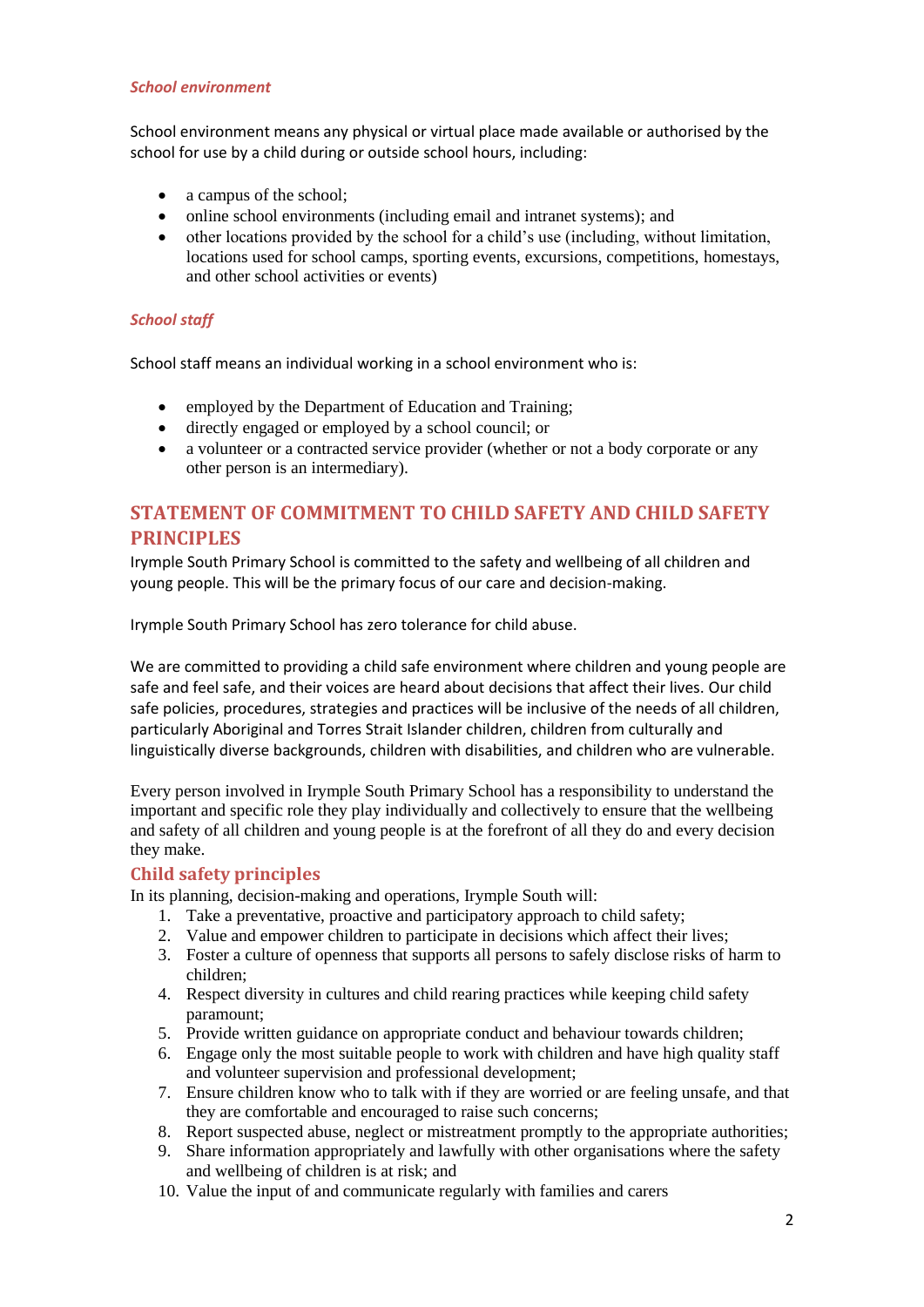# **POLICY**

# **Strategies to embed a child safe culture**

Irymple South's culture encourages staff, students, parents and the school community to raise, discuss and scrutinise child safety concerns. This makes it more difficult for abuse to occur and remain hidden.

All child safety documents, including this policy, the Child Safety Code of Conduct, the school's Child Safety Responding and Reporting Obligations (including Mandatory Reporting) Policy and Procedures, *[Identifying and Responding to All Forms of Abuse in Victorian Schools](https://www.education.vic.gov.au/Documents/about/programs/health/protect/ChildSafeStandard5_SchoolsGuide.pdf)* and the [Four Critical Actions for Schools](https://www.education.vic.gov.au/Documents/about/programs/health/protect/FourCriticalActions_ChildAbuse.pdf) are readily available online at our website [\(http://www.irymplesouthps.vic.edu.au/about-us/policies/\)](http://www.irymplesouthps.vic.edu.au/about-us/policies/) and in hard copy in the Assistant Principal and Principal's office.

Child safety is everyone's responsibility. **All school staff** are required to:

- Act in accordance with the school's Child Safety Code of Conduct, which clearly sets out the difference between appropriate and inappropriate behaviour
- Act in accordance with the Child Safety Responding and Reporting Obligations (including Mandatory Reporting) Policy and Procedures at all times, including following the [Four Critical Actions for Schools](https://www.education.vic.gov.au/Documents/about/programs/health/protect/FourCriticalActions_ChildAbuse.pdf) where necessary
- Undertake annual guidance and training on child safety
- Act in accordance with their legal obligations, including:
	- o Failure to disclose offence (applies to all adults)
		- o Duty of care (applies to all school staff)
		- o Mandatory reporting obligations (applies to all mandatory reporters, including teachers, principals, registered psychologists, and registered doctors and nurses)
		- o Failure to protect offence (applies to a person in a position of authority within the school)
		- o Reportable conduct obligations (applies to all school staff in reporting conduct to the principal, and applies to the principal in reporting to Employee Conduct Branch)
		- o Organisational duty of care (applies to the school as an organisation)
		- o For more information on these obligations, see [Identifying and Responding to](https://www.education.vic.gov.au/Documents/about/programs/health/protect/ChildSafeStandard5_SchoolsGuide.pdf)  [All Forms of Abuse in Victorian Schools.](https://www.education.vic.gov.au/Documents/about/programs/health/protect/ChildSafeStandard5_SchoolsGuide.pdf)

As part of Irymple South's child safe culture, **school leadership** (including the principal and assistant principal will:

- Consider the diversity of all children, including (but not limited to) the needs of Aboriginal and Torres Strait Islander children, children from culturally and linguistically diverse backgrounds, children with disabilities, and children who are vulnerable, when implementing the Child Safe Standards
- Ensure that child safety is a regular agenda item at school leadership meetings and staff meetings
- Encourage and enable staff professional learning and training to build deeper understandings of child safety and prevention of abuse
- Ensure that no one is prohibited or discouraged from reporting an allegation of child abuse to a person external to the school or from making records of any allegation.

As part of Irymple South's child safe culture, **school mandatory reporting staff** are required to:

- Complete the Protecting Children [Mandatory reporting and other obligations](http://elearn.com.au/det/protectingchildren/) online module every year
- Read the school's Child Safety Code of Conduct on induction, and maintain familiarity with that document
- Read the school's Child Safety Responding and Reporting Obligations (including Mandatory Reporting) Policy and Procedures on induction, and maintain familiarity with that document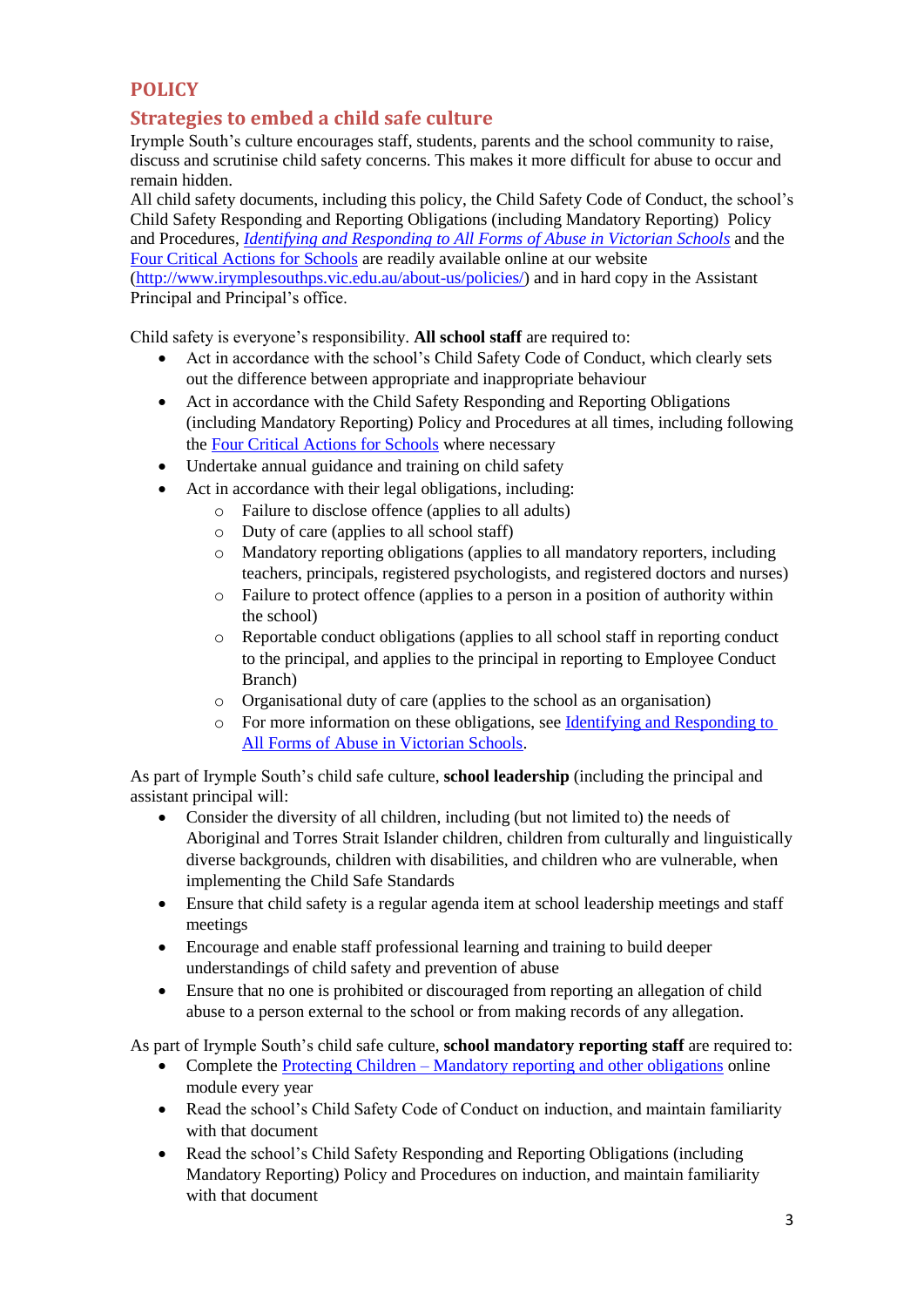• Read the school's Child Safety Policy (this document) on induction, and maintain familiarity with that document.

As part of Irymple South's child safe culture, in performing the functions and powers given to them under the *Education and Training Reform Act 2006*, **school councils and school council members** will:

- Ensure that child safety is a regular agenda item at school council meetings
- Consider the diversity of all children, including (but not limited to) the needs of Aboriginal and Torres Strait Islander children, children from culturally and linguistically diverse backgrounds, children with disabilities, and children who are vulnerable, when making decisions regarding the Child Safe Standards
- Undertake annual guidance and training on child safety, such as the Child Safe [Standards School Council Training PowerPoint.](https://www.education.vic.gov.au/Documents/about/programs/health/protect/school-council-training.pptx)
- Approve the Child Safety Code of Conduct to the extent that it applies to school council employees and members, and if updated, note the new document in its school council meeting minutes
- When hiring employees, ensure that selection, supervision and management practices are child safe (unless delegated to the principal).

School leadership will maintain records of the above processes.

# **Roles and responsibilities**

School leaders will ensure that each person understands their role, responsibilities and behaviour expected in protecting children and young people from abuse and neglect. Staff will comply with the school's Child Safety Code of Conduct, which sets out clearly the difference between appropriate and inappropriate behaviour.

Specific child safety responsibilities:

- The Principal and School Council is responsible for reviewing and updating the Child Safety Policy every 3 years.
- The Principal and School Council is responsible for monitoring the school's compliance with the Child Safety Policy. The school community should approach the Principal if they have any concerns about the school's compliance with the Child Safety Policy.
- The Principal is responsible for informing the school community about this policy, and making it publicly available.
- Other specific roles and responsibilities are named in Irymple South's other child safety policies and procedures, including the Child Safety Code of Conduct, Child Safety Responding and Reporting Obligations (including Mandatory Reporting) Policy and Procedures, and risk assessment register.

## **Recruitment**

Irymple South follows the Department's Recruitment in Schools guide to ensure child safe recruitment practices, available on the [Department's website.](https://www.education.vic.gov.au/hrweb/careers/Pages/recruitinsch.aspx)

All prospective volunteers are required to comply with our school's Volunteers Policy, including in relation to assessing the suitability of prospective volunteers and obtaining checks required under this policy.

## **Training and supervision**

Training and education is important to ensure that everyone in the school understands that child safety is everyone's responsibility.

Our school culture aims for all staff and volunteers (in addition to parents/carers and children) to feel confident and comfortable in coming forward with any allegations or suspicions of child abuse or child safety concerns. We train our staff and volunteers to identify, assess, and minimise risks of child abuse and to detect potential signs of child abuse. This training occurs annually or more often as required.

We also support our staff and volunteers through ongoing supervision to develop their skills to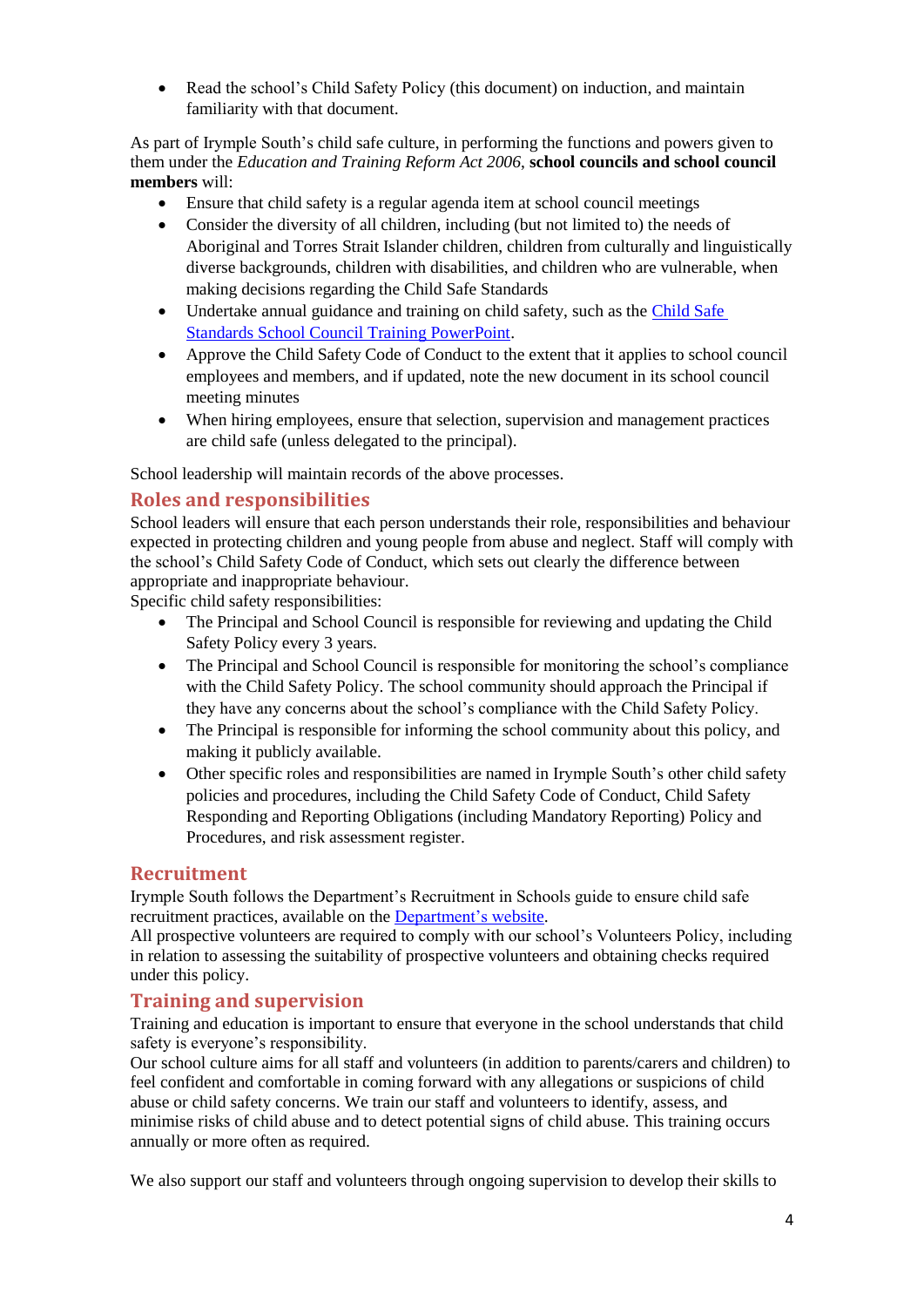protect children from abuse, to promote the cultural safety of Aboriginal and Torres Strait Islander children and children from linguistically and/or diverse backgrounds, and the safety of children with a disability and vulnerable children.

New employees and volunteers will be inducted into the school, including by being referred to the Child Safety Policy (this document), the Child Safety Code of Conduct, and the Child Safety Responding and Reporting Obligations (including Mandatory Reporting) Policy and Procedures on the school website. They will also be supervised regularly to ensure they understand our school's commitment to child safety, and that their behaviour towards children is safe and appropriate. All employees of our school will be monitored and assessed via regular performance review to ensure their continuing suitability for child-connected work. Any inappropriate behaviour will be reported by school staff to the Principal or Assistant Principal and will be managed in accordance with Irymple South's Child Safety Responding and Reporting Obligations (including Mandatory Reporting) Policy and Procedures where required.

## **Reporting a child safety concern or complaint**

The school has clear expectations for all staff and volunteers in making a report about a child or young person who may be in need of protection. All staff (including school council employees) must follow the school's Child Safety Responding and Reporting Obligations (including Mandatory Reporting) Policy and Procedures, including following the [Four Critical Actions for](https://www.education.vic.gov.au/Documents/about/programs/health/protect/FourCriticalActions_ChildAbuse.pdf)  [Schools](https://www.education.vic.gov.au/Documents/about/programs/health/protect/FourCriticalActions_ChildAbuse.pdf) if there is an incident, disclosure or suspicion of child abuse. Immediate actions should include reporting their concerns to DHHS Child Protection, Victoria Police and/or another appropriate agency and notifying the principal or a member of the school leadership team of their concerns and the reasons for those concerns.

Irymple South will never prohibit or discourage school staff from reporting an allegation of child abuse. The school will always take action to respond to a complaint in accordance with the school's Child Safety Responding and Reporting Obligations (including Mandatory Reporting) Policy and Procedures. In accordance with Action 4 of the Four Critical Actions for Schools, Irymple South will provide ongoing support for students affected by child abuse.

The Child Safety Responding and Reporting Obligations (including Mandatory Reporting) Policy and Procedures can be found at<http://www.irymplesouthps.vic.edu.au/about-us/policies/>

## **Risk reduction and management**

Irymple South believes the wellbeing of children and young people is paramount, and is vigilant in ensuring proper risk management processes, found in the school's risk assessment register. The school recognises there are potential risks to children and young people and will take a risk management approach by undertaking preventative measures.

We will identify and mitigate the risks of child abuse in school environments by taking into account the nature of each school environment, the activities expected to be conducted in that environment and the characteristics and needs of all children expected to be present in that environment.

Irymple South monitors and evaluates the effectiveness of the actions it takes to reduce or remove risks to child safety, more information can be found in the school's risk assessment register.

#### **Listening to, communicating with and empowering children**

Irymple South has developed a safe, inclusive and supportive environment that involves and communicates with children, young people and their parents/carers. We encourage child and parent/carer involvement and engagement that informs safe school operations and builds the capability of children and parents/carers to understand their rights and their responsibilities. Our school is committed to supporting and encouraging students to use their voice to raise and share their concerns with a trusted adult at any time of need. Students can access information on how to report abuse at the front office.

When the school is gathering information in relation to a complaint about alleged misconduct with or abuse of a child, the school will listen to the complainant's account and take them seriously, check understanding and keep the child (and/or their parents/carers, as appropriate) informed about progress.

The school will promote the Child Safe Standards in ways that are readily accessible, easy to understand, and user-friendly to children, including: